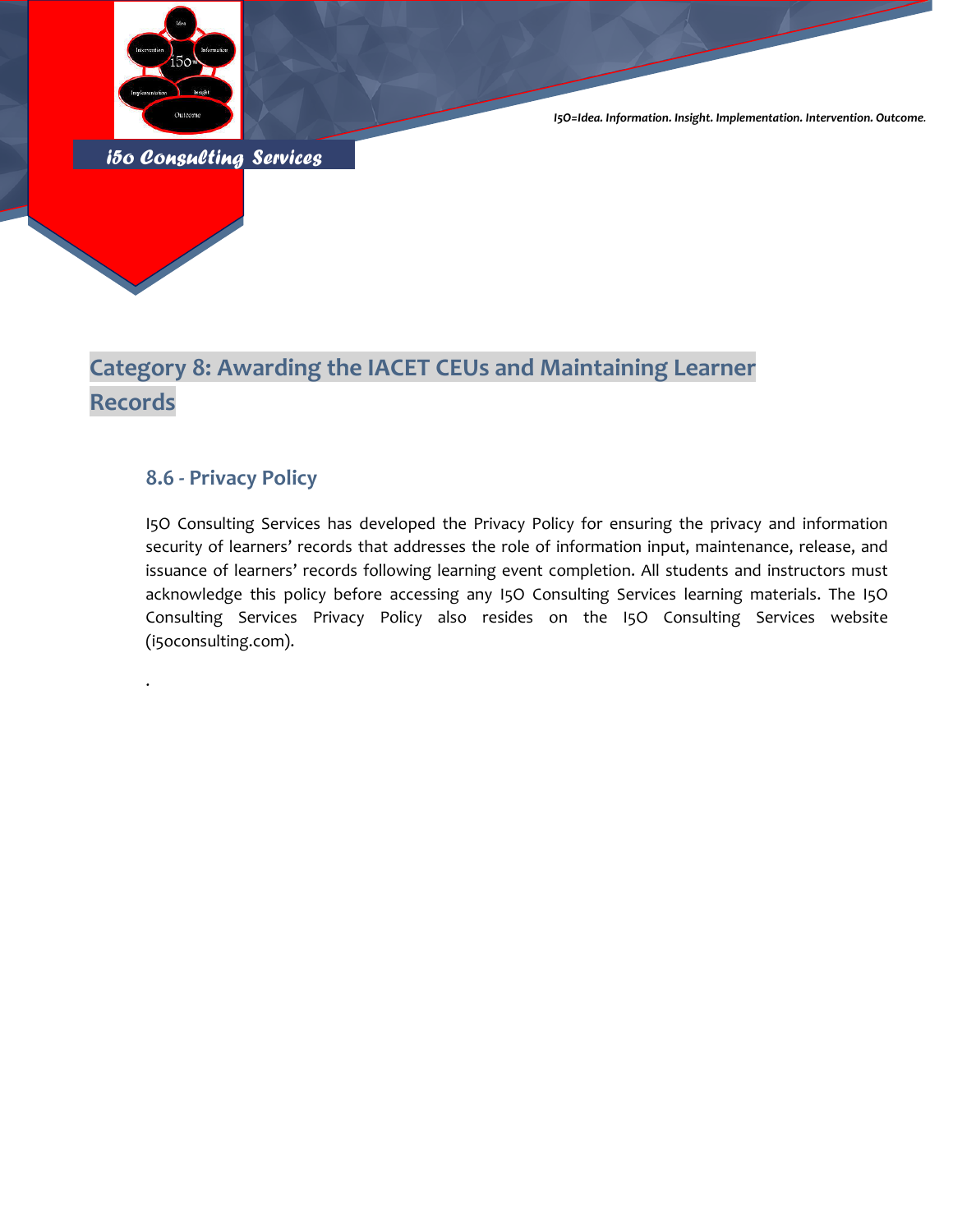

*I5O=Idea. Information. Insight. Implementation. Intervention. Outcome.*



# PRIVACY POLICY

\_\_\_\_\_\_\_\_\_\_\_\_\_\_\_\_\_\_\_\_\_\_\_\_\_\_\_\_\_\_\_\_\_\_\_\_\_\_\_\_\_\_\_\_\_\_\_\_\_\_

\_\_\_\_\_\_\_\_\_\_\_\_\_\_\_\_\_\_\_\_\_\_\_\_\_\_\_\_\_\_\_\_\_\_\_\_\_\_\_\_\_\_\_\_\_\_\_\_\_\_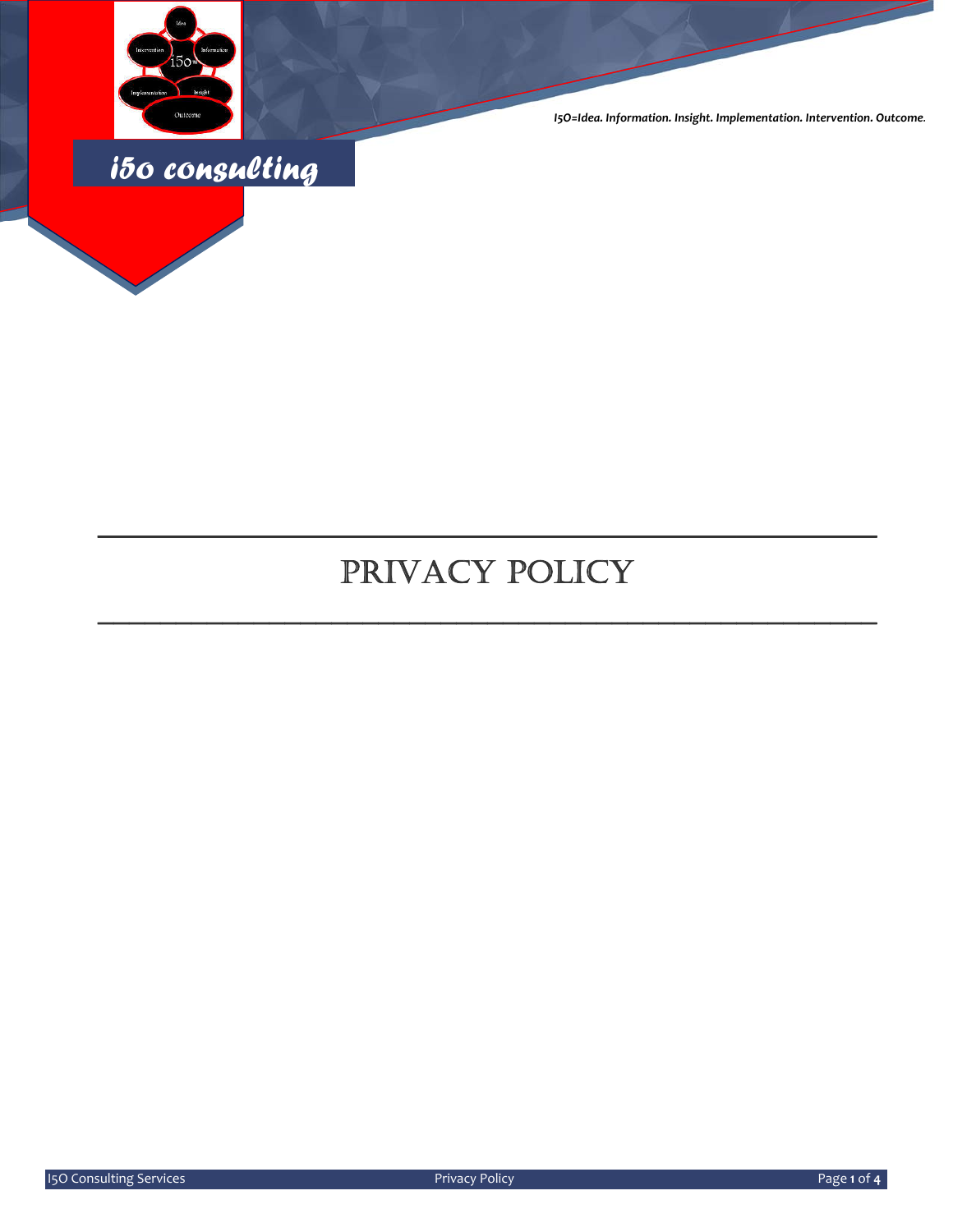### **Table of Contents**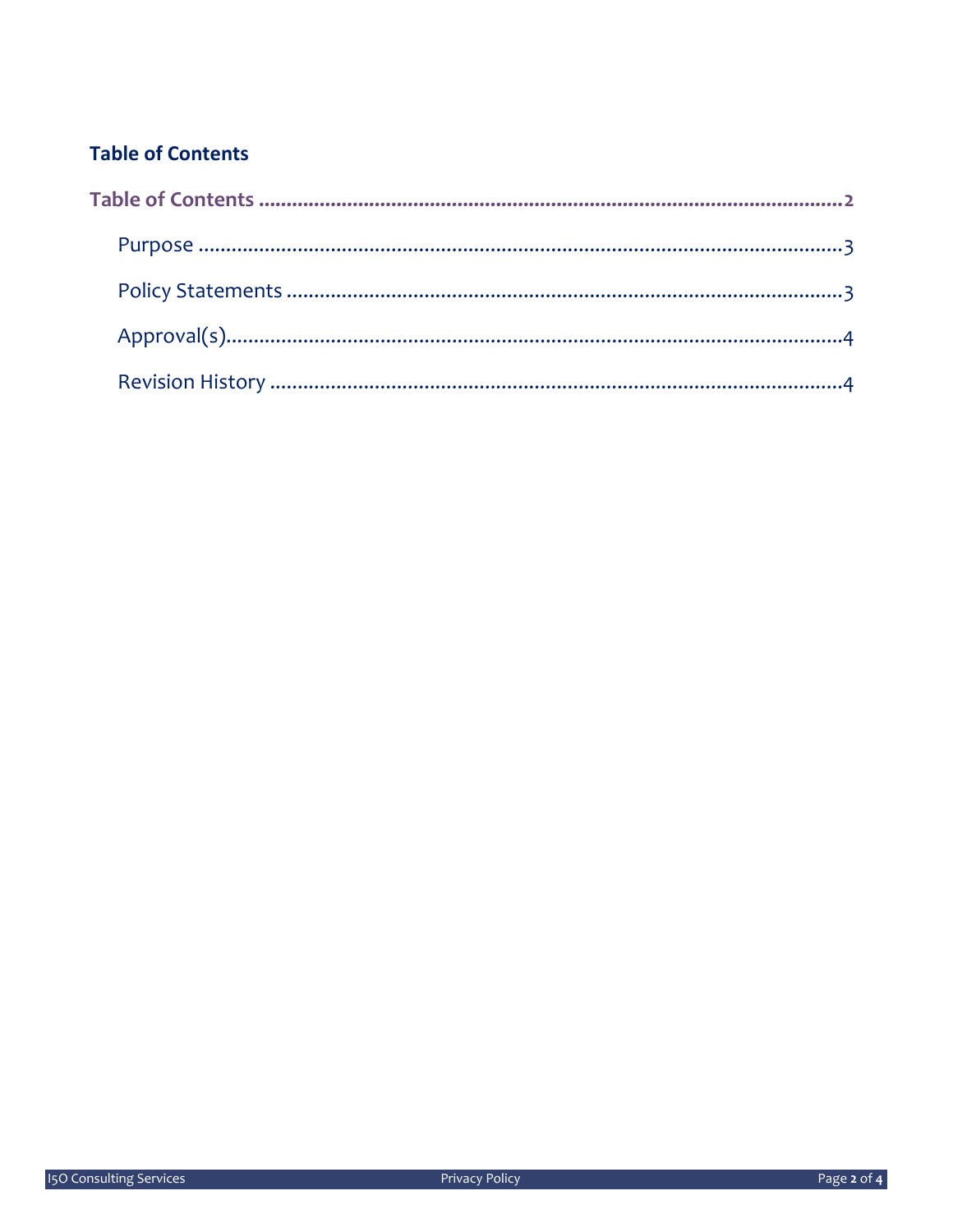#### **Purpose**

The purpose of this policy is to define the I5O Consulting Services Privacy and Data Protection Policy. The policy applies to all I5O Consulting Services data and information which stores learner and instructor data on various platforms.

### **Policy Statements**

∙ Before or at the time of collecting personal information, *I5O Consulting Services* will identify the purposes for which information is being collected.

∙ *I5O Consulting Services* will collect and use of personal information solely with the objective of fulfilling those purposes specified by us and for other compatible purposes, unless *I5O Consulting Services* obtain the consent of the individual concerned or as required by law.

∙ *I5O Consulting Services* will only retain personal information as long as necessary for the fulfillment of those purposes.

∙ *I5O Consulting Services* will collect personal information by lawful and fair means and, where appropriate, with the knowledge or consent of the individual concerned.

Personal data should be relevant to the purposes for which it is to be used, and, to the extent necessary for those purposes, should be accurate, complete, and up to date.

∙ *I5O Consulting Services* will protect personal information by reasonable security safeguards against loss or theft, as well as unauthorized access, disclosure, copying, use or modification.

∙ *I5O Consulting Services* will make readily available to customers information about our policies and practices relating to the management of personal information.

#### Record Release

You may at any time request your educational records by completing the record release form that is located on I5O website, www.i5oconsulting.com.

I5O Consulting Services is committed to conducting our business in accordance with these principles in order to ensure that the confidentiality of personal information is protected and maintained.